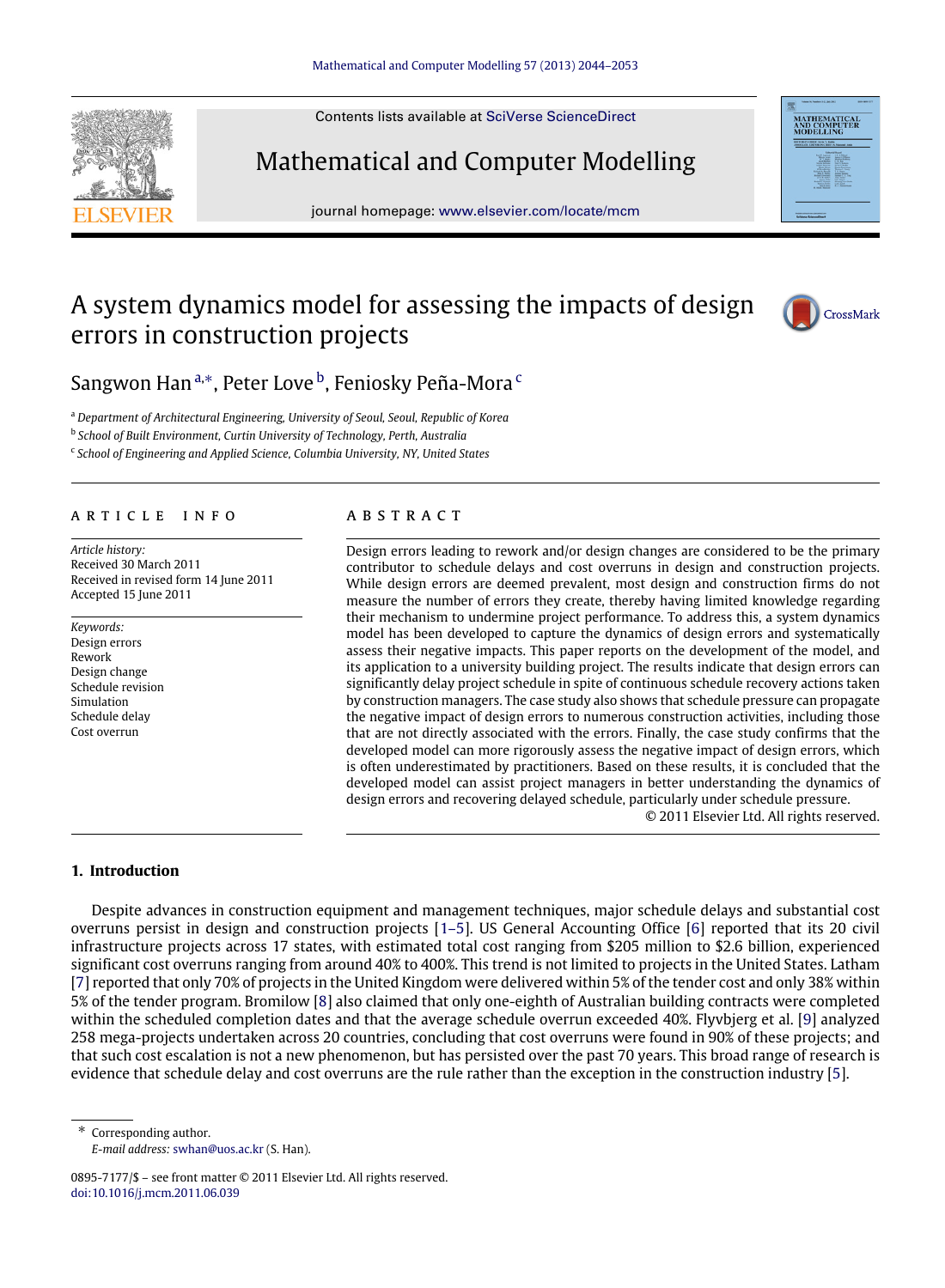Rework has been identified as an endemic problem in construction and engineering projects, and a major contributor to schedule delays and cost overruns [\[10\]](#page--1-6). Rework has been defined by Love [\[11\]](#page--1-7) as ''the unnecessary effort of redoing a process or task that was incorrectly implemented the first time''. Rework, on average, contributes to 52% of total cost overrun, and can increase schedule overrun by 22% [\[10\]](#page--1-6). It has also been found that 5%–20% of the contract value can be attributed to rework in construction and engineering projects [\[12,](#page--1-8)[10\]](#page--1-6).

A major contributor to rework is design error. When an error is identified, it often requires rework to be undertaken, which involves additional time and resource expenditure [\[13](#page--1-9)[,14\]](#page--1-10). Unfortunately, regardless of an individual's skill level, experience or education, errors may occur at any time due to the physiological and psychological limitations of humans [\[15\]](#page--1-11). Reason [\[16\]](#page--1-12) contends that it is often the most qualified and highly competent individuals that commit errors with the most detrimental consequences. In general, design and construction firms do not measure the number of errors they create and, in particular, they generally fail to undertake appropriate design reviews, verifications and audits [\[17,](#page--1-13)[18\]](#page--1-14). Accordingly, errors are often not identified immediately, but tend to transpire after a period of incubation in the system [\[19\]](#page--1-15). After some time, these errors are detected and the need for rework is identified, increasing the amount of remaining work [\[20–22\]](#page--1-16). The degree of rework required grows when errors remained undetected for longer periods of time [\[23\]](#page--1-17).

Tsang and Zahra [\[24\]](#page--1-18) suggest that the causes and effects of errors are not unidirectional or linear, but are reciprocal and looped in their relationships. In the pursuit of error and rework reduction, it is necessary to understand how such relationships emerge and interact with one another [\[25\]](#page--1-19). Based on this recognition, this paper aims to develop a system dynamics model to assist in better understanding the complex mechanism of design errors in which they damage project performance.

#### **2. Design errors in construction projects**

Human error can be defined as ''the failure of planned actions to achieve their desired goal, where this occurs without some unforeseeable or chance intervention'' [\[26\]](#page--1-20). Erroneous decisions made during design can occur due to impaired human cognition [\[27\]](#page--1-21), particularly when designers experience workplace stress due to schedule and cost pressures [\[28\]](#page--1-22). Designers' cognitive processes can propagate throughout projects they work on and the wider organization, and this may increase the occurrence of errors [\[23\]](#page--1-17). Designers may omit to: involve others in design decisions, inform others of assumptions made, elicit other's needs and schedules, or understand the history of problem solving in a replicated design [\[27\]](#page--1-21). Love et al.'s [\[29\]](#page--1-23) phenomenological approach proves that the uncertainty and inevitability of error are not perceptions, but are a reality for design consultants, resulting from the exogenous factors influencing their ability to perform tasks effectively. These factors include schedule pressure, design fees, client procurement strategy and skilled labor supply. In practice, many design and construction organizations pay limited attention to errors and the resulting rework or failures that may occur [\[17,](#page--1-13)[30](#page--1-24)[,25,](#page--1-19)[29\]](#page--1-23). The size and complexity of a project, the number of professionals involved in its design and construction, and the complexities of procurement and price determination for services contribute to the potential for 'iatrogenic' impairment [\[23\]](#page--1-17). Other systemic problems may include lack of design reviews, checks and verifications, re-use of specification and details, unrealistic schedules, understaffing, and lack of project governance [\[29\]](#page--1-23).

Triggered by these various factors, design errors can significantly lower project performance by generating rework, requiring additional time and resource expenditure. Furthermore, if errors are discovered during construction, additional time and resources may be required for demolition of incorrectly constructed components. Because of this additional time and cost, construction managers tend to avoid rework on problematic activities by modifying designs and specifications [\[1\]](#page--1-0). Particularly in highly uncertain circumstances, there is an over-reliance on scope changes to solve problems that may arise during construction, installation and commissioning [\[23\]](#page--1-17). However, if impacts of sudden changes in scope or design are not thoroughly assessed, they often induce additional problems by significantly altering project execution sequences and/or resource profiles. Burati et al. [\[31\]](#page--1-25) found that 79% of rework costs arising in industrial engineering projects were the result of design changes, errors and omissions. Similarly, Love [\[11\]](#page--1-7) revealed that design change orders resulting in rework can account for as much as 50% of project cost overrun.

Not only do design errors result in rework and/or sudden design change, they are also one of the main reasons for unreliable progress monitoring, which causes recovery actions taken by project managers to be ineffective. Cooper [\[20\]](#page--1-16) contended that undetected rework is the main driver of discrepancies between real progress and perceived progress. Since project managers take schedule recovery actions based on perceived progress, the effectiveness of recovery actions diminishes as the gap between perceived and real progress widens. This in turn lowers the chances of on-time project completion. As hidden rework is discovered, construction managers realize that real progress is less than they had perceived, and that there is much more work remaining than was perceived. This can cause schedule pressure amongst project managers, inducing latent conditions where further errors are likely.

In an effort to meet a project's schedule completion date, additional resources may be employed; however, such action may lead to a contradictory effect [\[32\]](#page--1-26). By exceeding the limits of concurrency, complexity increases and tasks are delayed, particularly when revisions, repairs and rework occur [\[33\]](#page--1-27). Pate and Cornell [\[34\]](#page--1-28) suggests that schedule pressure not only increases the probability of errors occurring (e.g., erroneous execution in the construction stage), but also decreases the chances that they are detected using regular procedures. Design errors that may be deemed minor in nature are likely to be overlooked due to the time that it would invariably take to correct them [\[23\]](#page--1-17).